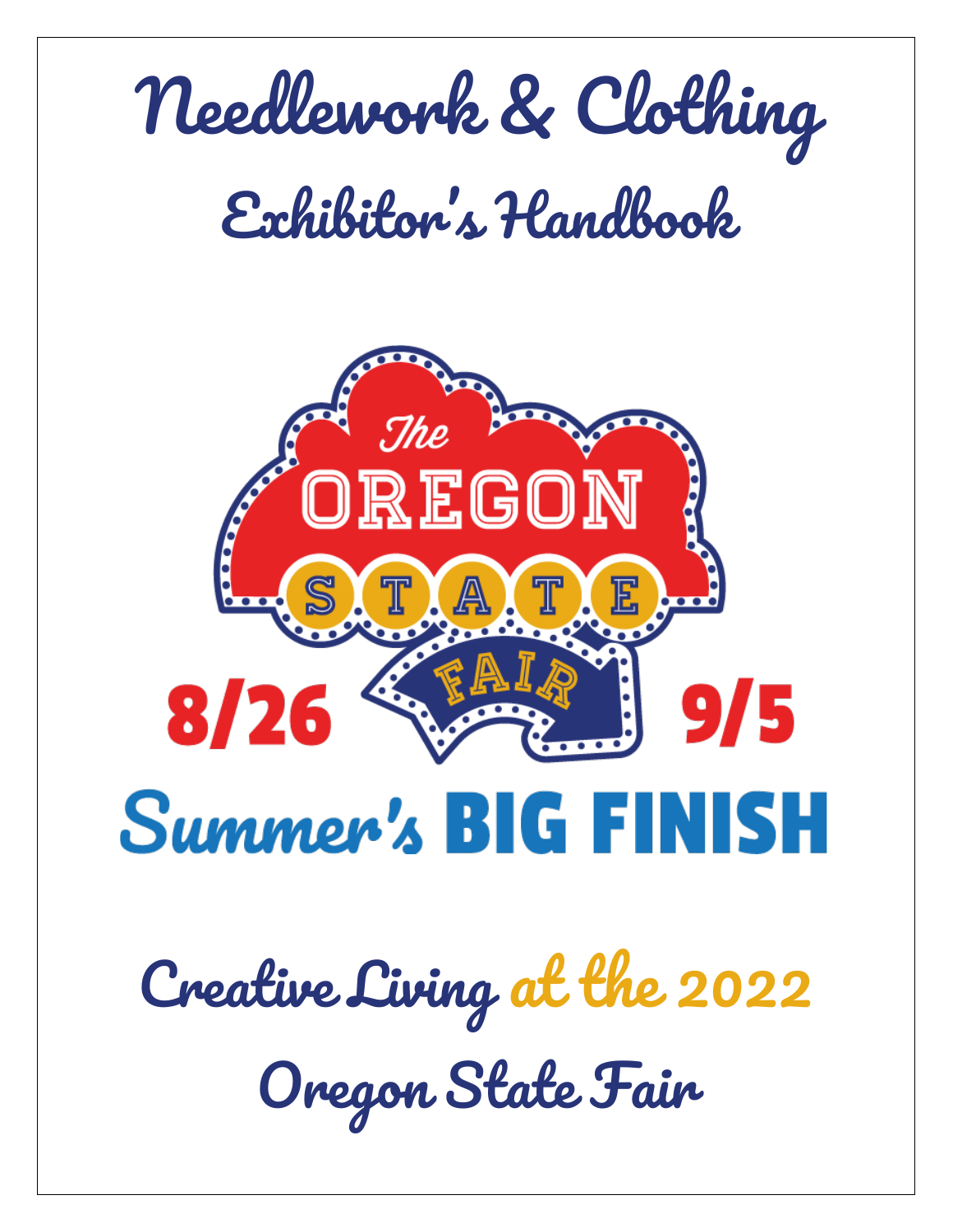# Needlework and Clothing

## **IMPORTANT DATES**

### **ENTRY AND RELEASE SCHEDULE**

**Needlework and Clothing Online Entry Deadline:** 10 pm, Wednesday, August 17

**Deliver Entries:** Friday, August 19, 2 pm to 7 pm Saturday, August 20, 10 am to 2 pm

Enter through Red Gate on 17<sup>th</sup> Street and follow signs to Columbia Hall.

Bring a copy of your detailed online entry receipt (see instructions this page).

#### **Pick up entries:**

Tuesday, September 6, 2 pm to 7 pm Wednesday, September 7, 10 am to 2 pm

By submitting an entry into the Fair, exhibitors agree to abide by all rules, regulations and entry requirements of the Fair and of the department(s) to which they are submitting entries.

**It is important that exhibitors read and be familiar with the General Rules as well as the Competition Rules in this Handbook.**

## **ONLINE REGISTRATION AND ENTRY INSTRUCTIONS**

#### **ONLINE ENTRY OPENS JUNE 8, 2022**

Read the complete rules, division descriptions and entry information in this Handbook **BEFORE** going to online Registration.

#### **1.** Then go to **[https://oregon.fairwire.com](https://oregon.fairwire.com/)**

- **2.** Click **Register** or **Sign In** (for return visits).
	- Register using your First and Last Name and create a password (write your password down).
	- Fill in requested information, including email address. Add age only if under 18. Click **Continue**.
	- Select **Department** ex.:Needlework/Clothing
	- Select a **Division** ex.: Crochet, Division 413
	- Select a **Class** ex.: Class 4138 Bag or Purse
	- Fill in all information for class(es) you are entering, including a brief **Description** if needed.
- **3.** When all your information is complete, click **Add Entry to Cart** and follow instructions to check out. (NOTE: If you think you may want to modify your entries, you may save your current session and check out at a later session. Be sure **to Check Out before the closing date listed for your Department; entries are not submitted to the Fair office until the check-out process is complete.)**
- **4.** Fill in "**yes**" at the statement to agree to all the terms and conditions of entry as defined in this Handbook.
- **5.** Click **Submit**.
- **6.** Please print and bring a copy of your detailed online entry receipt **with your entries** when you bring them to the Fair.

Please contact us with any questions.

#### **Oregon State Fair Creative Living Office**

**971-701-6571 or email** [creativeliving@oregonstatefair.org](mailto:creativeliving@oregonstatefair.org)

[www.oregonstatefair.org](http://www.oregonstatefair.org/)

**Follow the Oregon State Fair on Facebook, Instagram and Pinterest!**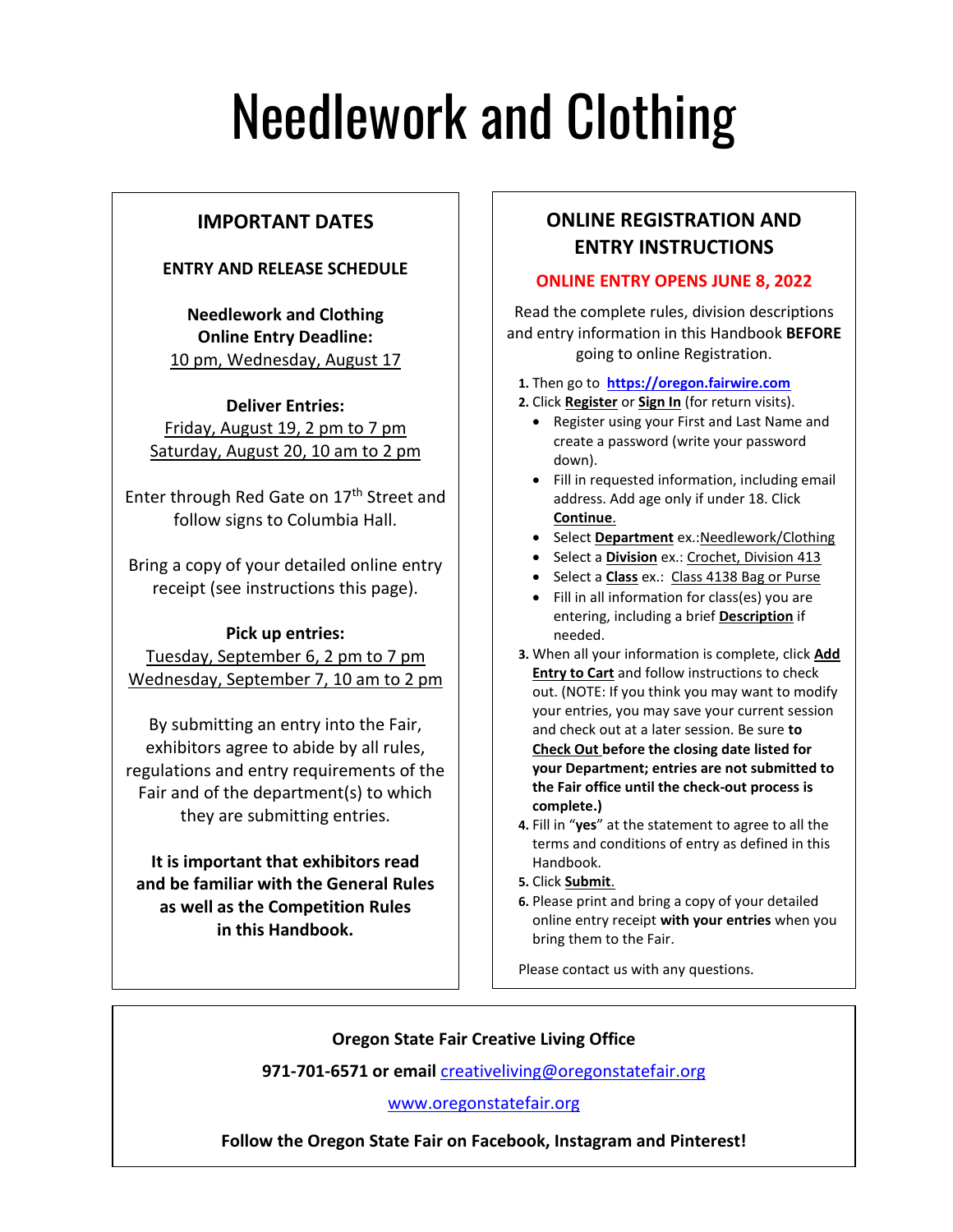## GENERAL RULES

- **1.** Oregon State Fair (OSF) competitions are open to residents of Oregon only. Entries do not need to be entered or have won at a county fair to be eligible for any competition.
- **2.** All articles must be the handiwork of the exhibitor and not been previously exhibited at the Oregon State Fair.
- **3.** Online entries must be submitted by the date indicated within each Department Handbook. Paper applications will not be accepted. Information must be accurate and complete. Walk-in entries may be accepted during intake days on a limited basis.
- **4.** Entries must be delivered and removed only during the scheduled times. Any exception shall be at the discretion of OSF staff.
- **5.** Entries will receive a claim check upon delivery. Exhibitor must present claim check or valid Oregon ID when picking up entries.
- **6.** Some competitions require an entry fee. See specific departments for fee and processing information.
- **7.** OSF staff or a judge may disqualify or transfer any exhibit which is not a true representation of the class in which it is entered or if rules are not followed.
- **8.** Judging is closed to the public unless otherwise noted. Every reasonable effort is made to secure highly qualified judges with expertise in their field.
- **9.** Entries by OSF staff and judges are prohibited in the department in which they are working. They may enter other departments.
- **10.** Volunteers who submit entries in a department in which they are working may not be present during judging.
- **11.** Ribbons and/or prizes will be awarded as warranted. All judges' results are final. Results cannot be provided over the phone but will be posted online when available. (www.oregonstatefair.org)
- **12.** Protests may be submitted to the Creative Living office accompanied by a deposit of \$25 which will be forfeited if the protest is not sustained. Protests must plainly state the cause of the complaint or appeal and submitted within 24 hours of the action.
- **13.** Ribbons and scorecards (as available) are provided with return of entries after Fair. See specific departments for return days.
- **14.** OSF is authorized to use any and all photographs, video and or digital images related to the entry for promotional purposes.
- **15.** Exhibitors shall indemnify OSF from and against all claims for damage to persons or property caused by them or their exhibits.
- **16.** OSF will take reasonable precautions to ensure safety of exhibits while on the fairgrounds, but will not be responsible for loss, damage, theft or injury of any kind to exhibits or exhibitors, unless the loss or damage is due to the negligence of OSF staff and volunteers.
- **17.** Exhibitors found in violation of rules, or to be in practices unethical or adverse to OSF, shall be penalized by forfeiture of awards and/or privileges, and removed from the exhibit.
- **18.** Items not picked up by final return days of each department are forfeited by exhibitor.

The Oregon State Fair reserves the final and absolute right to interpret any and all terms, conditions, rules and regulations contained in any and all parts of Department Handbooks and to settle and determine all matters, questions or differences in regard thereto, or otherwise arising out of, connected with or incidental to the Oregon State Fair. OSF further reserves the right to determine unforeseen matters not covered by General or Competition Rules, and to withdraw award offerings in all Competitions should any emergency exist and circumstances demand.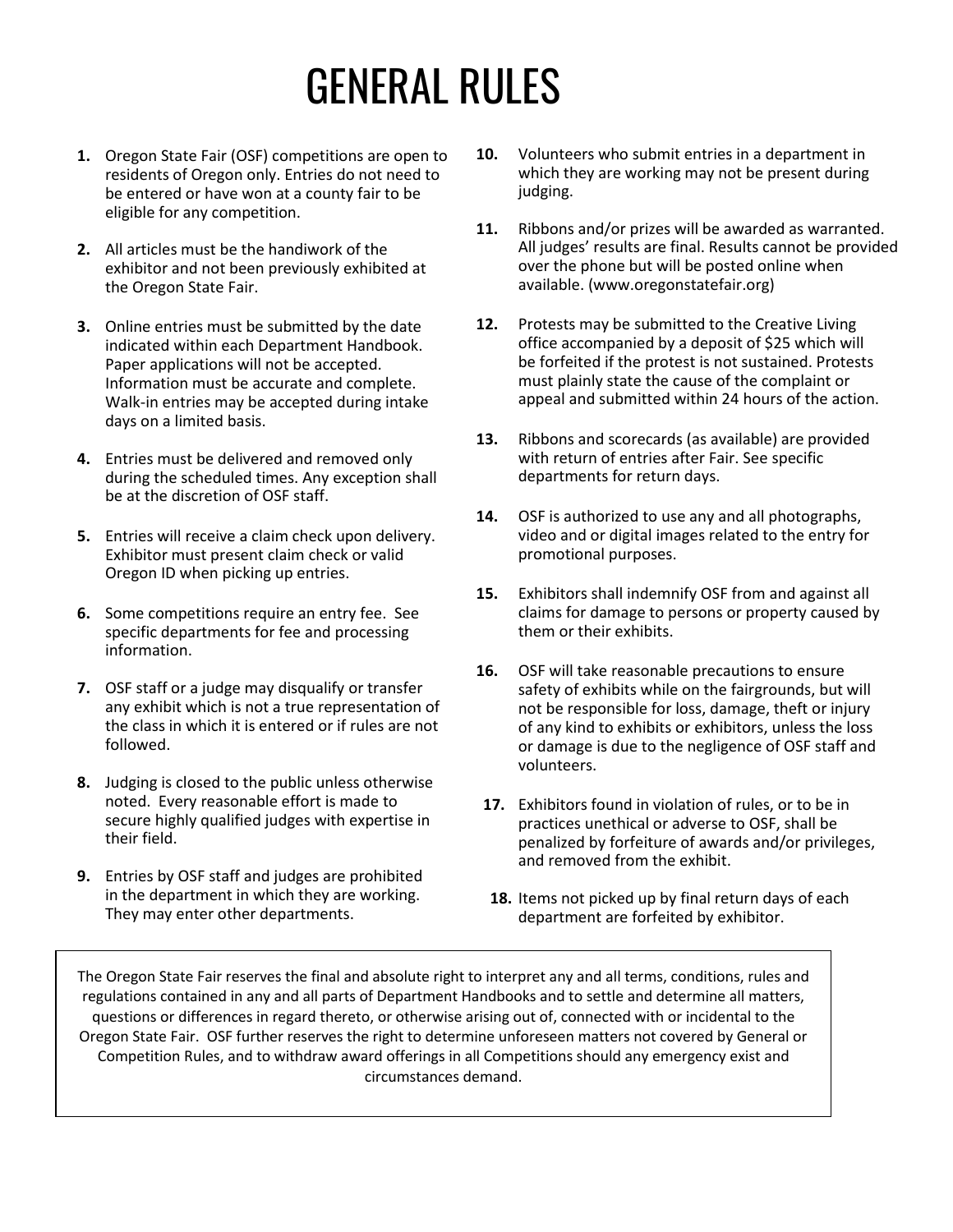## COMPETITION RULES

- 1. All General Rules apply. Your submission indicates you have read and agree to abide by the General Rules and the specific rules of this competition.
- 2. Please note Levels. **Division 400 is for Juniors only** but Juniors may enter any other Division with the understanding they will be competing against more experienced adults. All others indicate your experience level when entering online.
- 3. No entry fee is required for this competition.
- 4. Each exhibitor (except Juniors) is limited to one entry per class and a **maximum of 20 entries**. No limit for Juniors, but no duplication of items (ex: cannot enter 2 crocheted scarves).
- 5. The "Other (specify)" class is to be used **only** when an item does not fit the description of any other class. For online entry, use the "Description" text box where "specify" is indicated for an entry.
- 6. All entries must be the handiwork of the exhibitor and may have never previously been entered into the Oregon State Fair. No item can be exhibited for a second year.
- 7. No soiled or used items will be accepted or judged.
- 8. Entries may be disqualified by the judge if rules are not followed. The exhibitor must follow additional rules/instructions described for specific classes.
- 9. Entries will be displayed based on space available and at the discretion of OSF Staff. Every effort will be made to show each item to the best advantage. OSF Staff reserves the right to determine the method of display according to space constraints and division themes.
- 10. Items may not be removed from the Fairgrounds until the scheduled pick-up date(s). Items not picked up will become the property of the Oregon State Fair.



Needlework and Clothing items will be judged on the following criteria:

Overall Appearance  $\infty$  Design  $\infty$  Craftsmanship and Technique Creativity and Originality  $\infty$  Finishing  $\infty$  Suitability of Materials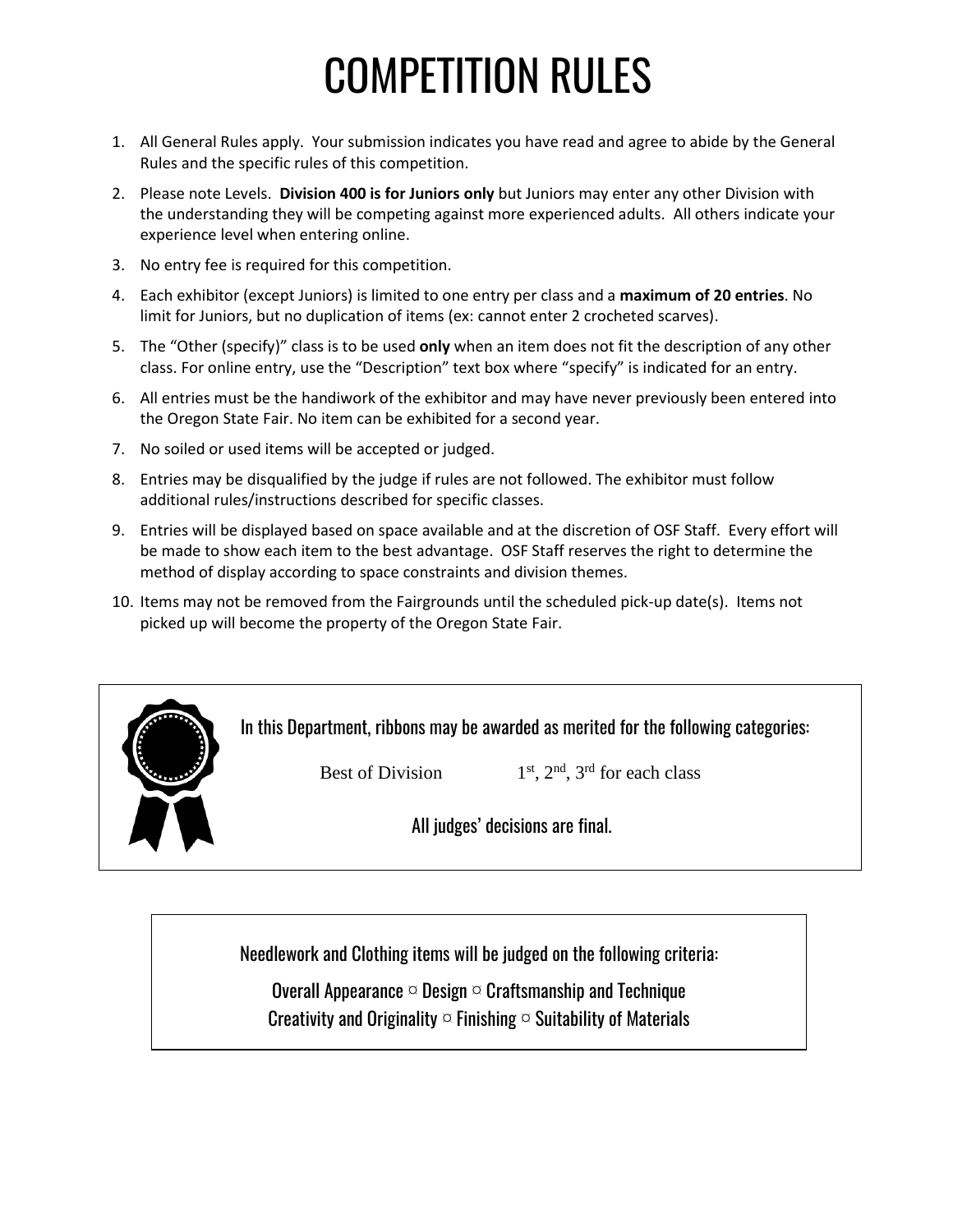## DIVISIONS & CLASSES

#### **LEVELS**

**Juniors age 12 and under enter Division 400 – No limit but no duplication of items.** 

**For all others, indicate your experience level according to the following:** 

| <b>Teen or Beginner:</b> | Less than one year experience                                                |  |  |
|--------------------------|------------------------------------------------------------------------------|--|--|
| Experienced:             | More than one year experience                                                |  |  |
| <b>Professional:</b>     | Judges, instructors, teachers (including in-home classes), advisors, owners, |  |  |
|                          | operators, and those who sell their items for more than cost.                |  |  |

#### **DIVISIONS**

| 400 JUNIORS                     | 423 HANDMADE LACE    |     | 427 SEWII   |
|---------------------------------|----------------------|-----|-------------|
| <b>403 COUNTED CROSS-STITCH</b> | 413 CROCHET          |     | 429 SEWII   |
| 405 HAND-EMBROIDERY             | 417 HAND-KNITTING    |     | 436 MISC    |
| 409 STITCHERY                   | 421 MACHINE KNITTING |     | 438 RUGS    |
| 411 NEEDLEPOINT/PETIT POINT     |                      | 440 | <b>OREG</b> |
|                                 |                      |     |             |

- **400 JUNIORS** (Limit 2 per class but no duplicating items)
- 4001 Counted Cross Stitch
- 4002 Crochet
- 4003 Hand-Embroidery
- 4005 Hand-Knitting
- 4006 Knit/Weave Loom
- 4008 Stitchery
- 4010 Sewing Children's Clothing
- 4011 Sewing Adult Clothing
- 4019 Other (specify)

#### **403 COUNTED CROSS-STITCH**

#### **All pictures must be mounted and ready to hang. Maximum width 36", including frame and/or sets.**

- 4031 Chart
- 4032 Kit
- 4033 Original Design
- 4039 Other (specify)

#### **405 HAND-EMBROIDERY**

#### **Does not include liquid embroidery or fabric paint.**

- 4051 Apron, bib, tablecloth, placemat, towel
- 4054 Centerpiece, doily, dresser scarf
- 4056 Dress or other wearable item
- 4060 Picture
- 4069 Other (specify)

#### **409 STITCHERY**

4094 Crewel Picture, matted (maximum width 36in., including frame and/or sets)

**411 NEEDLEPOINT/PETIT POINT 440 OREGON AWARD**

**400 JUNIORS 423 HANDMADE LACE 427 SEWING CHILDREN'S CLOTHING 403 COUNTED CROSS-STITCH 413 CROCHET 429 SEWING ADULT CLOTHING 405 HAND-EMBROIDERY 417 HAND-KNITTING 436 MISC SEWING/NEEDLEWORK**

- 4096 Smocking
- 4097 Brazilian Embroidery
- 4099 Other (specify)

#### **411 NEEDLEPOINT & PETIT POINT**

#### **All pictures must be mounted and ready to hang. Maximum width 36", including frame and/or sets.**

- 4112 Kit or Chart
- 4114 Original design
- 4119 Other (specify)

#### **423 HANDMADE LACE (Open work) Do not frame under glass.**

- 4231 Bobbin Lace, small item under 10"
- 4232 Bobbin Lace, large item over 10"
- 4240 Tatting, small item under 15"
- 4241 Tatting, large item over 15"
- 4243 Item, under 10" (specify type of lace)
- 4244 Item, over 10" (specify type of lace)
- 4249 Other (specify item and type of lace)